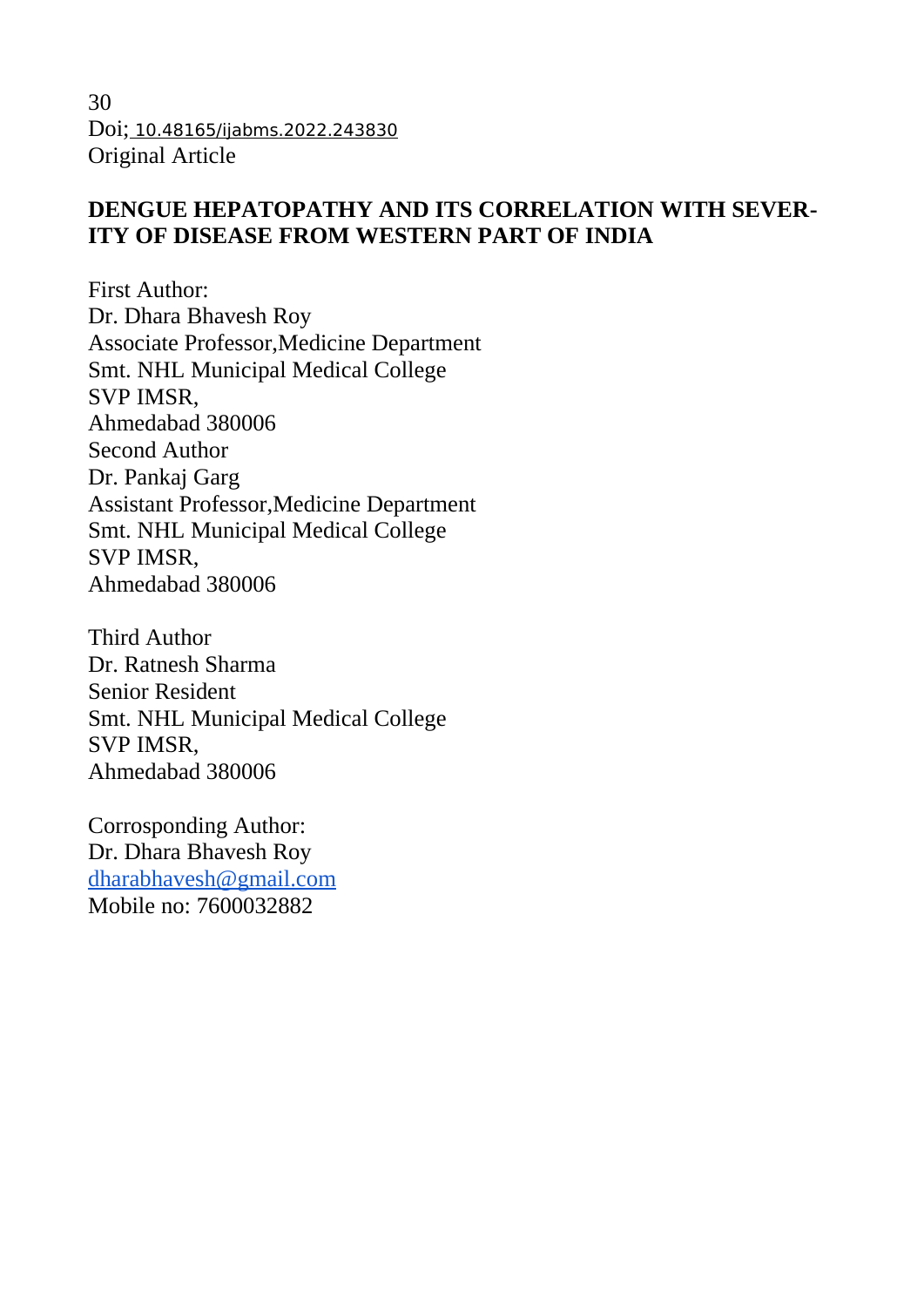### Abstract:

**Background and Objectives:** The global incidence of dengue has grown dramatically in recent decades affecting children and young adults mainly in tropical and subtropical countries.Dengue has a wide spectrum of clinical presentations, often with unpredictable clinical evalution and outcome. While most patients recover following a self-limiting non-severe clinical course, a small proportion progress to severe disease, mostly characterised by plasma leakage with or without haemorrhage.

**Methods:** It is a Prospective , observational study including 150 serologically confirmed Dengue fever in a tertiary care centre. The main objective was to study patterns of hepatopathy in dengue fever and to determine whether the patterns of hepatic involvement correlate with clinical , laboratory profile and outcome in Dengue fever according to WHO classification .

**Results:** Younger age groups were found to be more prone to hepatopathy with 46.7 % of patients having hepatopathy (transaminases >3x UNL) belonging to ages 21-30 yrs. AST level correlates maximum with severe Dengue ,followed by abnormal PT and APTT value .AST is more useful than ALT and AST:ALT Ratio is even more reliable indicator than using the values alone.Risk factors which were statistically significant for mortality :Positive Tourniquet test, Abnormal CNS Examination, Bleeding Manifestations, and thrombocytopenia.Hepatic dysfunction Grade 3 and 4 were not directly related to mortality.

**Interpretation and Conclusion:** Even though hepatopathy does not correlate with the severity of disease directly, its significant association with warning signs ,thrombocytopenia and bleeding manifestations make it very important factor to predict which subset of patients will develop severe Dengue fever.Timely diagnosis of hepatopathy in patients with dengue fever and its management may improve patient survival rate.

Key Words Dengue Hepatopathy, Severe Dengue,Dengue fever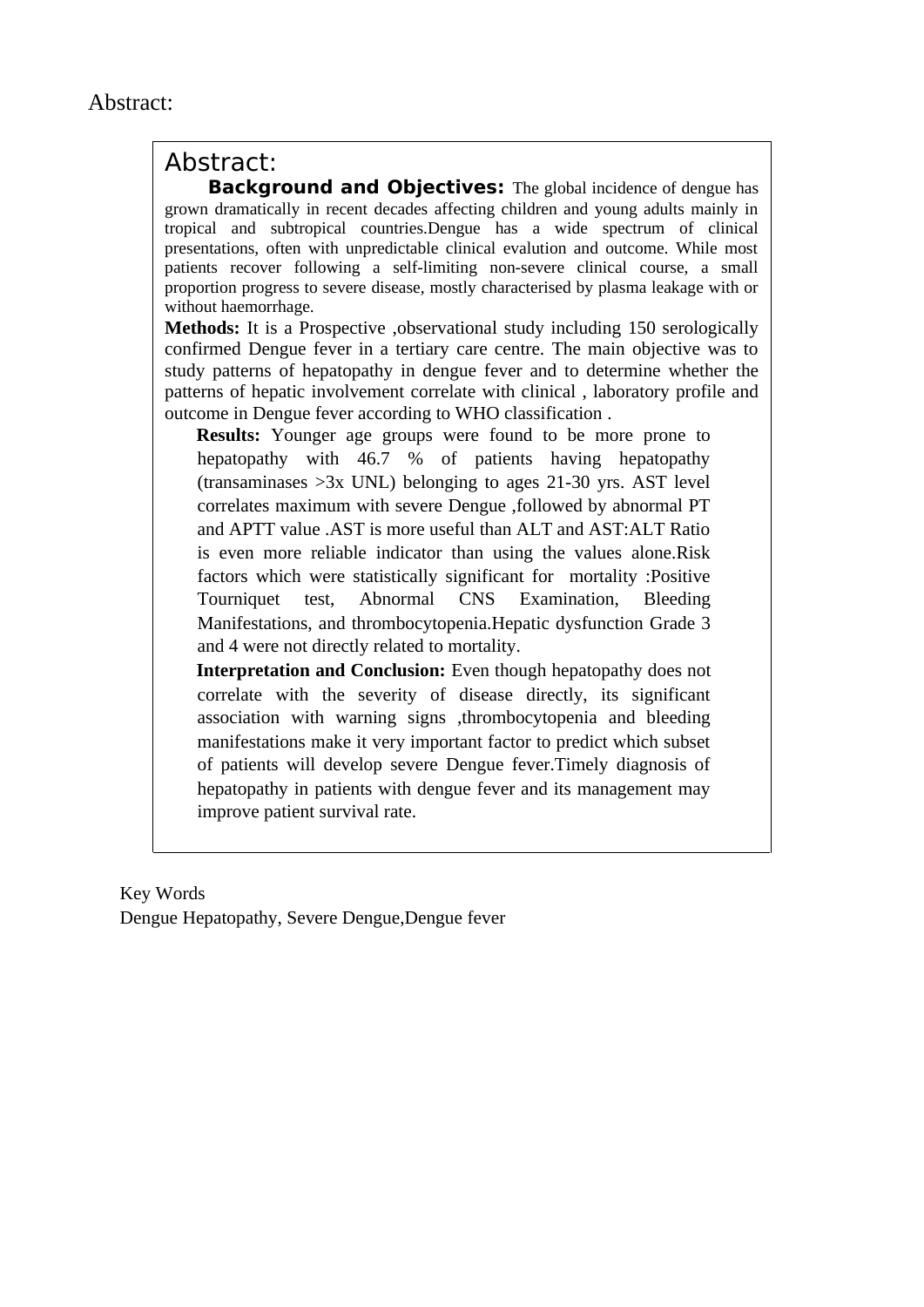# INTRODUCTION

The global incidence of dengue has grown dramatically in recent decades affecting children and young adults mainly in tropical and subtropical countries<sup>1,2,3</sup>.Dengue has a wide spectrum of clinical presentations, often with unpredictable clinical evalution and outcome. While most patients recover following a self-limiting non-severe clinical course, a small proportion progress to severe disease, mostly characterised by plasma leakage with or without haemorrhage<sup>4</sup>. Hepatic dysfunction though rare in dengue infection,but can be a cause of death along with Dengue Hemorrhagic fever and Dengue Shock Syndrome or without such involvement<sup>5</sup>.Rise in liver enzymes starts in later part of febrile phase,few days before the development of thrombocytopenia, which occurs during critical phase of illness. In India, dengue is an important cause of hepatic dysfunction manifesting as elevation of transaminases and alteration of other parameters of liver function. Acute liver failure has also been recognized as a complication and an unusual manifestation of dengue.<sup>3,4</sup>The present study assesses the clinical profile, laboratory parameters, magnitude and spectrum of alterations in liver function (hepatopathy) and outcome of patients admitted with dengue fever and whether it correlates with severity of the disease. Understanding pattern of hepatopathy helps in differentiating Dengue from other common causes of hepatitis.

## MATERIAL AND METHODS

The present study was conducted prospectively in the department of General Medicine of a tertiary care hospital in Ahmedabad during a dengue outbreak between the months of July and September 2019.

Patients over the age of 12 who are serologically confirmed (NS1/IgM positive) dengue were included in the study after informed written consent in vernacular language. Patients with viral hepatitis, alcoholic patients, patients with cirrhosis, patients with other causes of altered LFTs or thrombocytopenia were excluded from the study.

#### 150 patients Abstract

#### Background and Objectives:

The global incidence of dengue has grown dramatically in recent decades affecting children and young adults mainly in tropical and subtropical countries.Dengue has a wide spectrum of clinical presentations, often with unpredictable clinical evalution and outcome. While most patients recover following a self-limiting non-severe clinical course, a small proportion progress to severe disease, mostly characterised by plasma leakage with or without haemorrhage. Methods:

It is a Prospective ,observational study including 150 serologically confirmed Dengue fever in a tertiary care centre. The main objective was to study patterns of hepatopathy in dengue fever and to determine whether the patterns of hepatic involvement correlate with clinical , laboratory profile and outcome in Dengue fever according to WHO classification .

Results:

Younger age groups were found to be more prone to hepatopathy with 46.7 % of patients having hepatopathy (transaminases >3x UNL) belonging to ages 21-30 yrs. AST level correlates maximum with severe Dengue ,followed by abnormal PT and APTT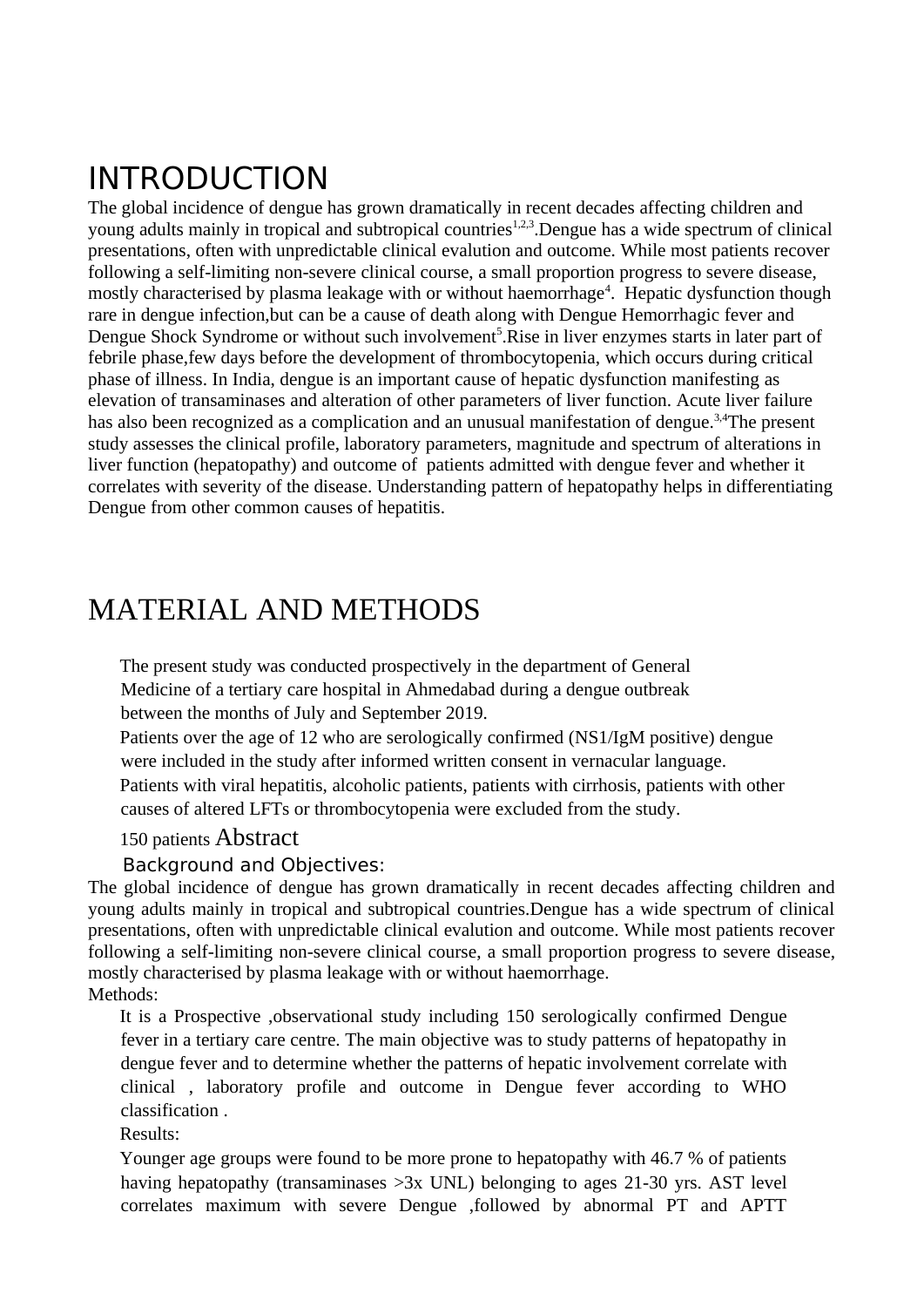value .AST is more useful than ALT and AST:ALT Ratio is even more reliable indicator than using the values alone.Risk factors which were statistically significant for mortality :Positive Tourniquet test, Abnormal CNS Examination, Bleeding Manifestations, and thrombocytopenia.Hepatic dysfunction Grade 3 and 4 were not directly related to mortality.

Interpretation and Conclusion:

Even though hepatopathy does not correlate with the severity of disease directly, its significant association with warning signs ,thrombocytopenia and bleeding manifestations make it very important factor to predict which subset of patients will develop severe Dengue fever.Timely diagnosis of hepatopathy in patients with dengue fever and its management may improve patient survival rate.

#### Key Words

Dengue Hepatopathy, Severe Dengue,Dengue feverwere subjected to clinical examination and baseline investigations so as to fill in a structured proforma. The diagnosis of dengue fever, dengue haemorrhagic fever and dengue shock syndrome was based on the WHO criteria<sup>3</sup>. The variables were demographic variables, features on clinical examination, warning signs as per WHO guidelines<sup>3</sup>, laboratory parameters, duration of hospital stay and outcome of the patient.

All patients underwent investigations like complete haemogram, urea, creatinine, liver function tests, chest X ray, ECG and ultrasound of abdomen, along with prothrombin time, INR and activated partial thromboplastin time.

To study patterns of hepatopathy in dengue fever and to determine whether the patterns of hepatic involvement correlate with clinical & laboratory profile and outcome and severity according to WHO classification , we classified the 150 participants into 4 groups based on elevations of transaminases $^{1,2}$ .

To gauge the severity of the illness and classify the patients according to a standard classification, we used the revised WHO classification as given in the WHO guidelines. Patient's clinical and lab. parameters were studied during hospital stay. Factors associated with mortality were noted.

## RESULT

A total of 150 patients were enrolled in this study. The Age (Years) ranged from 12 - 77. The mean (SD) of Agehttps://smallseotools.com/plagiarism-checker/ in Years was 27.16 (13.92). The median (IQR) of Age in years was 23.00 (10.00). Majority of the participants (45.3%) were aged 21-30 Years.

64.7% of the participants were males and 35.3% of the participants were females. There was no significant difference between the groups in terms of Age and gender compared to the WHO classification ( $X^2 = 3.544$ , p = 0.315) ; ( $X^2 = 2.946$ , p = 0.229). TABLE 1 shows association between hepatopathy and age.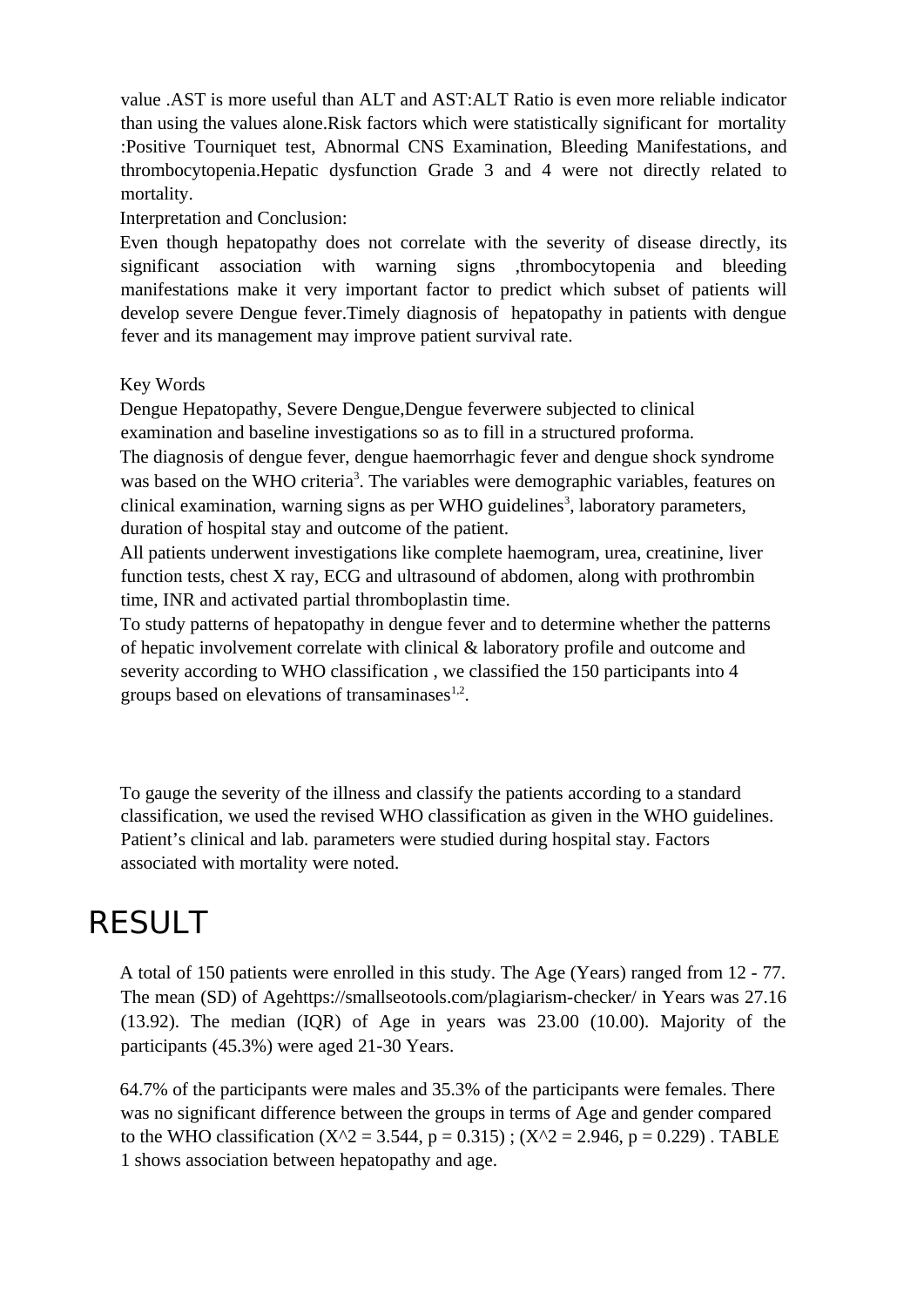We compared the distribution of various clinical signs on general examination and abnormal systemic examination in all patients and in patients classified as per grading of hepatopathy .There was a significant difference between the various groups in terms of distribution of Vomiting ( $X^2 = 8.143$ , p = 0.043) with participants in group B having high proportion of vomiting, suggesting that association of vomiting with hepatopathy was statistically significant.Blanching erythema (51.3%) was the most common feature observed on general examination followed by pallor (12.0%) and maculopapular rash (6.7%). Out of warning signs (as per WHO guidelines) the most common ones were Clinical Fluid Accumulation found in 73 patients (48.7%), Abdominal Pain in 24 patients (16.0%) . Bleeding Manifestations and Rise in Haematocrit with Fall in Platelet Count present in 10 patients each(6.7%). Table 2 shows association between Hepatopathy and Clinical Features

Fisher's exact test was used to explore the association between Hepatopathy and bleeding manifestations as more than 20% of the total number of cells had an expected count of less than 5. There was a significant difference between the various groups in terms of distribution of Positive Tourniquet test ( $X^2 = 8.270$ , p = 0.035). Participants in Group D (Severe Hepatopathy) had the largest proportion of Positive Tourniquet test.

There was a significant difference between the various groups in terms of distribution of Gross Bleeding ( $X^2 = 19.353$ , p = <0.001). Participants in Group D (Severe Hepatopathy) had the largest proportion of Gross Bleeding. Table 3 shows association between Hepatopathy and Bleeding manifestations

Raised Hematocrit was observed in 5 (3.3%)out of which 3 belonged to category C and 1 belonged to category D.All patients with even mild form of hepatopathy (category B), had thrombocytopenia. The average levels of AST and ALT were 93.3 U/L  $(± 117)$  and 86.0 U/L (± 93.7), respectively. Both of these enzymes were normal in 34.8% of the patients (grade A); 44.5% had altered levels of at least one of the enzymes (grade B); 16.9% had at least one of the enzymes increased to three times its reference level (grade C) and 3.8% of the cases had acute hepatitis (grade D) . The average levels of AST and ALT were greater in DHF (127.1 U/ L and 100.2 U/L, respectively) than in classic dengue (89.8 /L and 84.6 U/L, respectively) Table 4 Shows hepatopathy Grades and Liver Enzymes

There was a difference between the 4 groups in terms of APTT (Seconds) with the median APTT (Seconds) being highest in the Hepatopathy: D (Severe Hepatopathy) group, though statistically not significant.Same trend was observed for Prothrombin time. Under haematological parameters, the mean  $\pm$  SD Hemoglobin was 13.02  $\pm$  2.14, mean  $\pm$  SD Hematocrit was 40.48  $\pm$  6.63, mean  $\pm$  SD total WBC counts were 4940.93  $\pm$ 3793.71 and mean  $\pm$  SD platelets were 79353.33  $\pm$  46509.89. Out of these, association of low platelet Counts ( $p = 0.001$ ) with hepatopathy was found out to be statistically significant. Table 5 shows correlation of Dengue hepatopathy with disease severity as per revised WHO classification

The mean of Duration of Hospital Stay was 4.91 days (around 5 days). The Duration of Hospital Stay ranged from 1 - 11 days. Out of 150 patients included in the study 4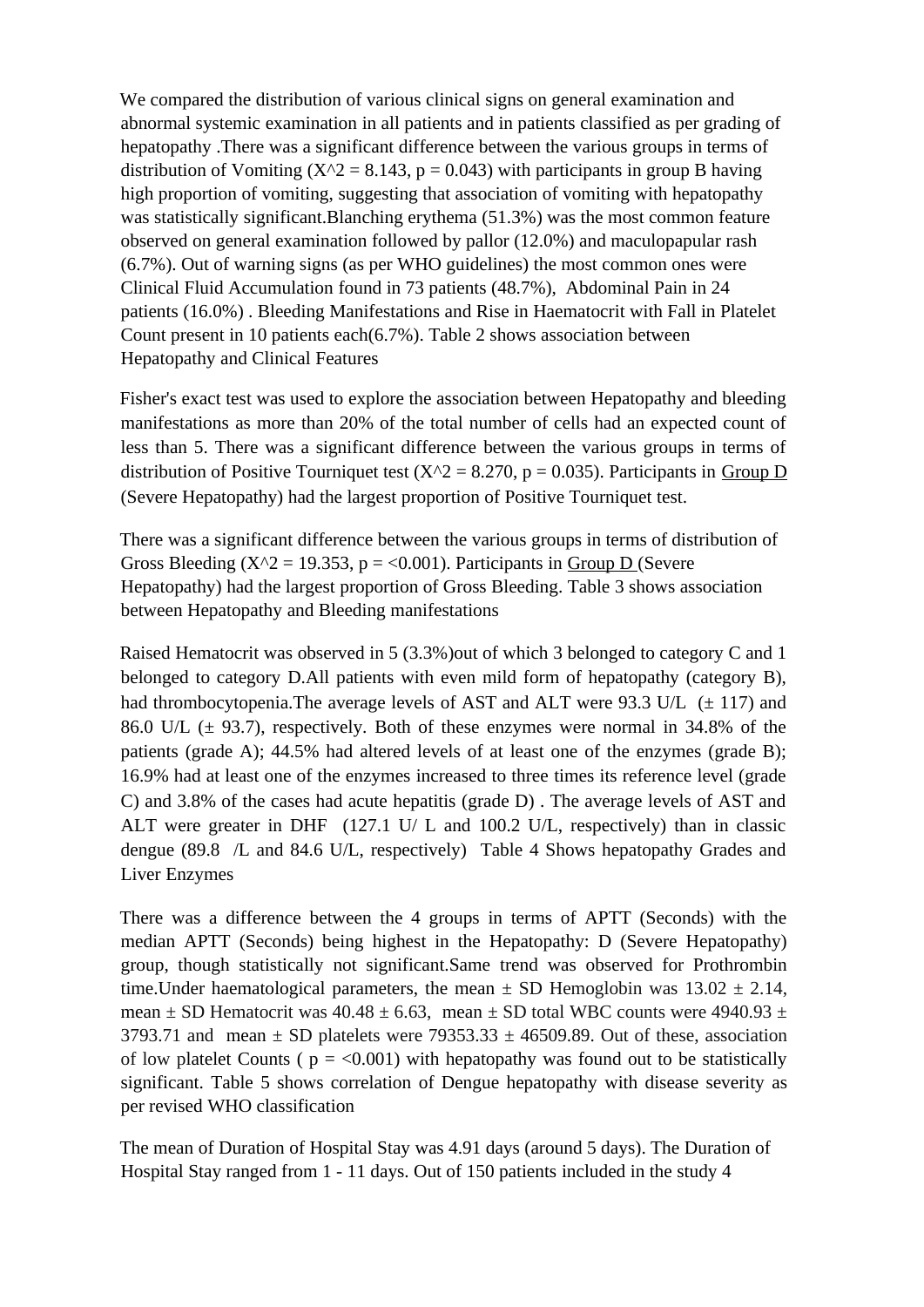patients died during the course of illness, because of dengue shock syndrome and haemorrhagic manifestations. One patient died of fulminant hepatic failure.

The following variables were significantly associated  $(p<0.05)$  with the Mortality: Positive Tourniquet test,Gross Bleeding, Abnormal CNS Examination,Raised AST more than five times upper normal limits, DHF grade IV and longer duration of ICU Stay . (Days)

# **DISCUSSION**

● The spectrum of dengue fever in the patients included in our study classified as per the revised WHO classification ( $n = 150$ ), consisted of : 90 patients (60%) of Dengue fever without warning signs , 53 patients (35.3%) of Dengue with warning signs and 7 patients (4.7%) with severe dengue. Clinical profile of patients included in our study was similar to other studies<sup>6,7</sup> with fever as a universal symptom (present in 100%) followed by myalgia ( 76.7%) , decreased appetite (66%) and headache (52%) .

Out of symptoms, the association of vomiting with hepatopathy was found out to be statistically significant ( $p = 0.043$ ) Most common clinical signs in patients included in our study were Blanching erythema (51.3%) followed by pallor (12.0%) and maculopapular rash (6.7%). Abnormal CNS examination in the form of lethargy, restlessness and altered sensorium was present in 4 patients (2.7%) and its association with hepatopathy was found out to be statistically significant ( $p = 0.030$ ).

- Out of hemorrhagic manifestations, Positive Tourniquet test was present in 35 (23.3%) patients**,** gross bleeding in 10 (6.7%) patients and their association with hepatopathy was not statististically significant.Thrombocytopenia and Hepatopathy has statistically significant association . However association of thrombocytopenia and mortality was not statistically significant.
- Mean  $\pm$  SD of PT (prothrombin time) in our patients was  $14.99 \pm 4.57$  seconds and Mean  $\pm$  SD aPTT was  $34.47 \pm 8.10$
- The association of aPTT with hepatopathy was found out to be statistically significant with  $p = 0.048$ , suggesting that higher aPTT values were associated with hepatopathy.
- $\bullet$  In other parameters of Liver function, Mean  $\pm$  SD albumin of patients included in our study was  $3.80 \pm 0.59$ , with lowest values in Grade IV hepatopathy. Correlation of Low albumin with hepatopathy was also found to be statistically significant ( $p = 0.001$ )
- The association of aPTT and PT with hepatopathy was found out to be statistically significant with  $p = 0.048$ , suggesting that higher aPTT values were associated with hepatopathy. Similar study shows that prolonged INR and acute liver failure correlates with mortality in severe Dengue $^{10}$ .
- In our study, amongst all Liver function parameters,AST level correlates maximum with severe Dengue .AST is more useful than ALT and AST:ALT Ratio is even more reliable indicator than using the values alone, according to study published in BMC Infectious Disease<sup>8</sup>. It is important to note that rise in SGPT and reaching to peak level occurs 1-2 days earlier before platelets starts falling $9,10$ .
- Association of Positive Tourniquet test, Abnormal CNS Examination, Bleeding Manifestations, and thrombocytopenia were associated with mortality and found to be statistically significant.Hepatic dysfunction Grade 3 and 4 were not directly related to mortality.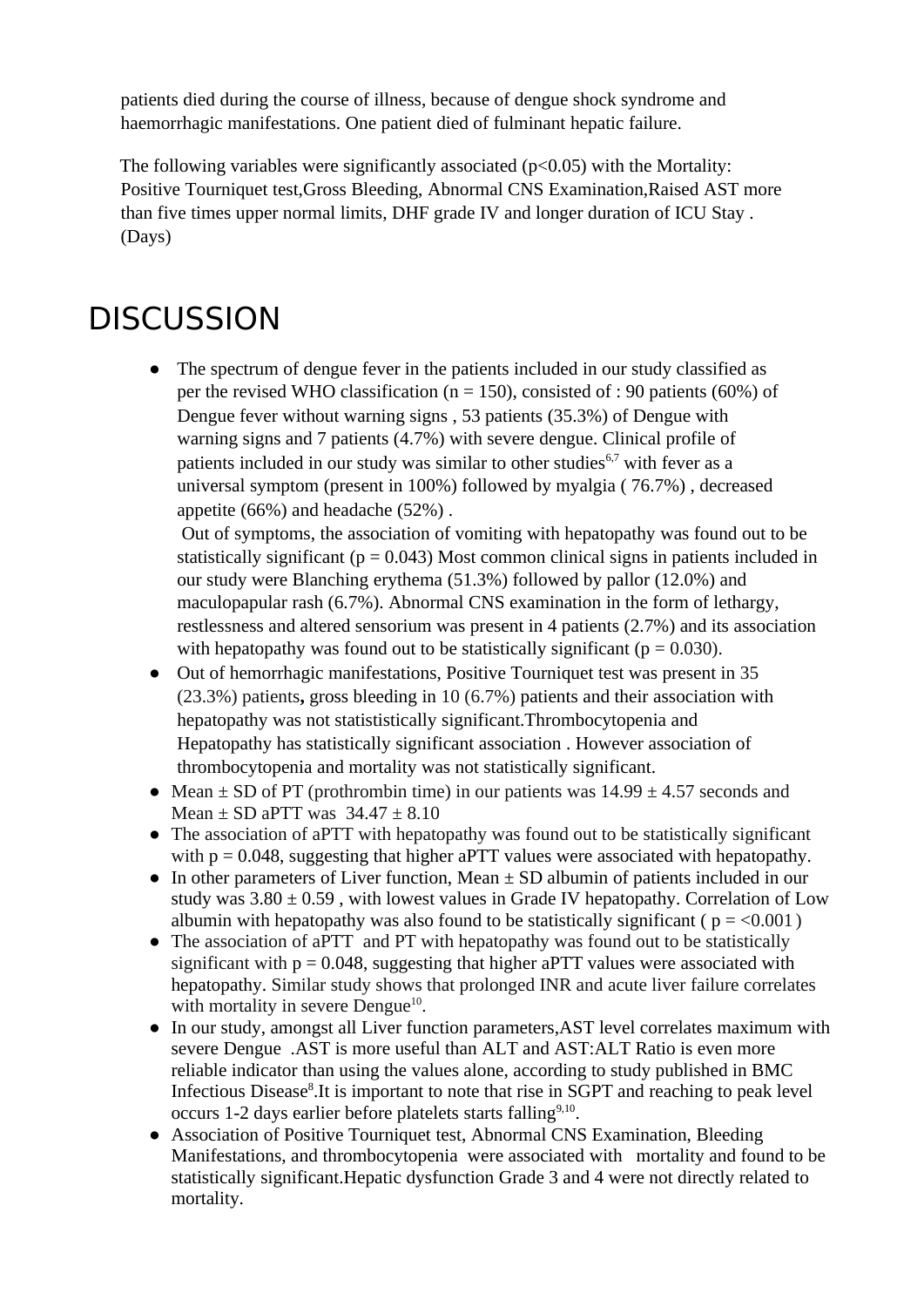### **CONCLUSION**

- Even though hepatopathy does not correlate with the severity of disease directly, its significant association with warning signs ,thrombocytopenia and bleeding manifestations make it very important factor to predict which subset of patients will develop severe Dengue fever. AST level correlates maximum with severe Dengue ,followed by abnormal PT and APTT value .AST is more useful than ALT and AST:ALT Ratio is even more reliable indicator than using the values alone.Timely diagnosis of hepatopathy in patients with dengue fever and its management may improve patient survival rate.Large scale studies should be done to establish role of LFT as an early prognostic indicator in severe Dengue.
- **FUNDING AND CONFLICT OF INTEREST none**

# REFERENCES

1)Longo DL, Fauci AS, Kasper DL, Hauser SL, Jameson J, Loscalzo J. eds. Harrison's Principles of Internal Medicine, 20e. New York, NY: McGraw-Hill; 2018; p1504,1505

2)Dengue/DHF situation in india, [https://nvbdcp.gov.in/index4.php?](https://nvbdcp.gov.in/index4.php?lang=1&level=0&linkid=431&lid=3715) [lang=1&level=0&linkid=431&lid=3715](https://nvbdcp.gov.in/index4.php?lang=1&level=0&linkid=431&lid=3715)

3) Dengue guidelines for diagnosis, treatment, prevention and control, WHO 2009

4) Bhatt, S., et al., The global distribution and burden of dengue. Nature, 2013. 496(7446): p. 504–507.

5) Brady, O.J., et al., Refining the global spatial limits of dengue virus transmission by evidence-based consensus. PLOS Neglected Tropical Diseases, 2012. 6(8): p. E1760

6)Mandal SK, Ganguly J, Koelina Sil et al. Clinical profiles of dengue fever in a teaching hospital of eastern india. Nat J Med Res 2013; 3:173-176.

7) Chatterjee N, Mukhopadhyay M, An Observational Study of Dengue Fever in a Tertiary Care Hospital of Eastern India, Journal of the association of physicians of india • march 2014 • VOL. 62

8) Fernando, S., Wijewickrama, A., Gomes, L. et al. Patterns and causes of liver involvement in acute dengue infection. BMC Infect Dis 16, 319 (2016).<https://doi.org/10.1186/s12879-016-1656-2>

9) Bhushan D, Kumar R. Clinical Profile, Hepatic Dysfunctions, and Outcome of Dengue Patients in a Tertiary Care Hospital of Eastern India. Journal of The Association of Physicians of India. 2018;66:47. http://www.japi.org/march\_2018/11\_oa\_Clinical\_Profile\_Hepatic.pdf.

10) Wong M, Shen E. The utility of liver function tests in dengue. Ann Acad Med Singapore 2008; 37:82-3.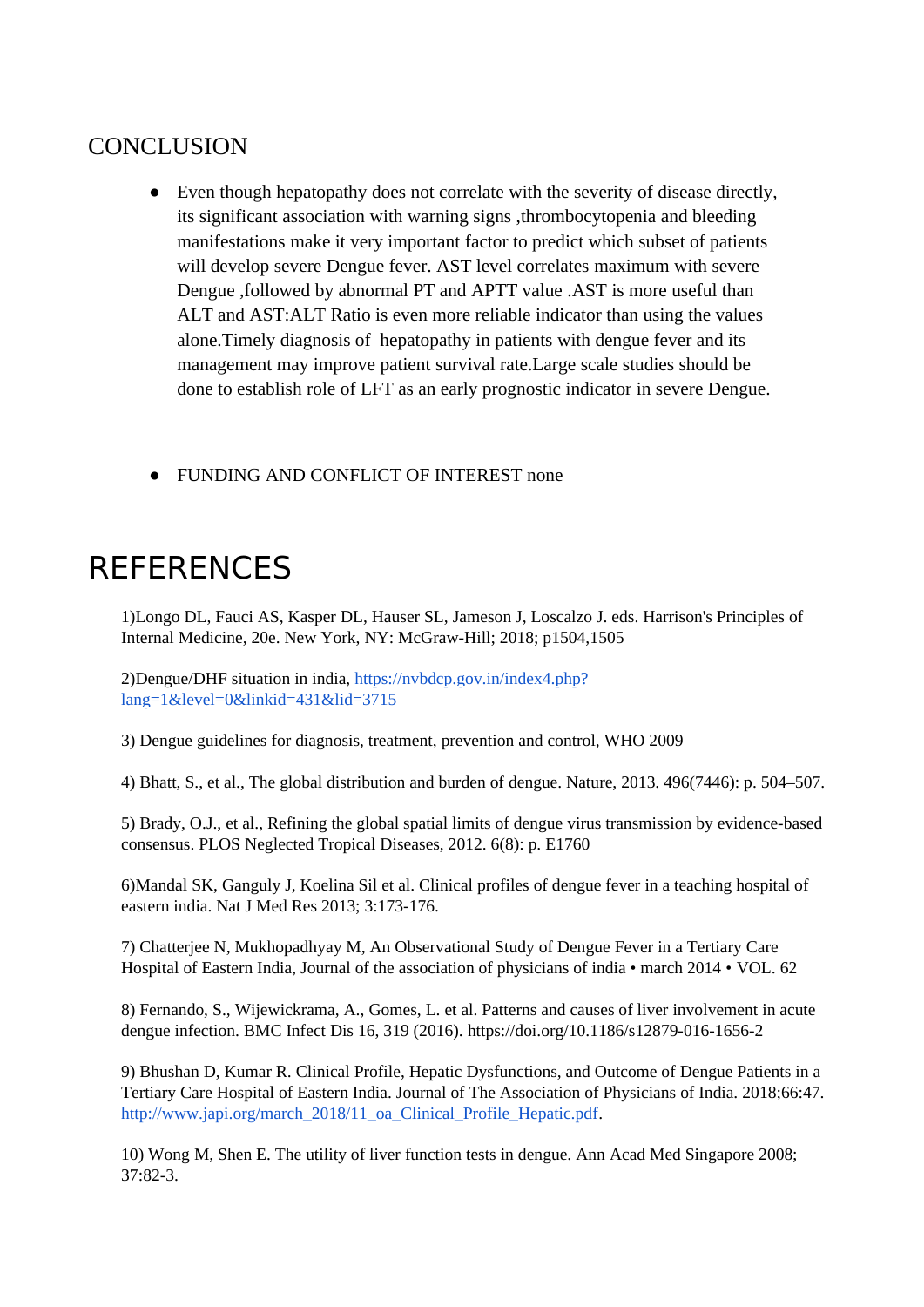| Table 1 ASSOCIATION BETWEEN HEPATOPATHY AND AGE |                                  |                                      |                    |               |             |  |
|-------------------------------------------------|----------------------------------|--------------------------------------|--------------------|---------------|-------------|--|
| Age                                             | <b>Hepatopathy</b>               | <b>Fisher's Exact</b><br><b>Test</b> |                    |               |             |  |
|                                                 | <b>Present (Grade</b><br>$B+C+D$ | <b>Absent</b><br>(Grade A)           | <b>Total</b>       | $X^{\wedge}2$ | P<br>Valu e |  |
| 12-20 Years                                     | 24 (40.0%)                       | 28 (31.1%)                           | 52 (34.7%)         | 11.287        | 0.025       |  |
| 21-30 Years                                     | 28 (46.7%)                       | 40 (44.4%)                           | 68 (45.3%)         |               |             |  |
| 31-40 Years                                     | $6(10.0\%)$                      | 7(7.8%)                              | 13 (8.7%)          |               |             |  |
| 41-50 Years                                     | $2(3.3\%)$                       | $1(1.1\%)$                           | $3(2.0\%)$         |               |             |  |
| 51-60 Years                                     | $0(0.0\%)$                       | $5(5.6\%)$                           | $5(3.3\%)$         |               |             |  |
| $>60$ Years                                     | $0(0.0\%)$                       | $9(10.0\%)$                          | $9(6.0\%)$         |               |             |  |
| Total                                           | 60 (100.0%)                      | 90<br>$(100.0\%)$                    | 150<br>$(100.0\%)$ |               |             |  |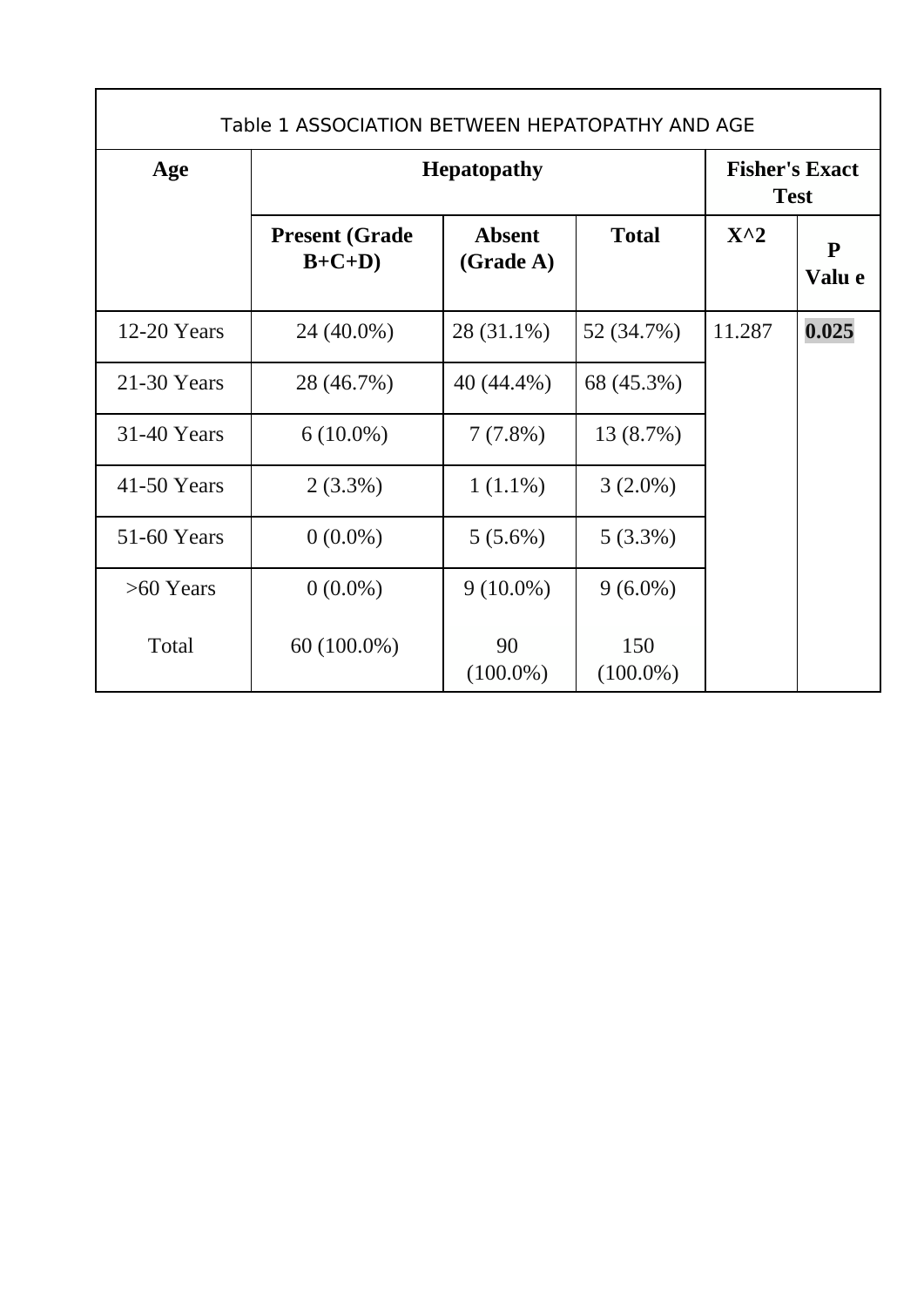| Table 2 Association between Hepatopathy and Clinical Features |                                                                     |                                                                         |                                                                          |                                                                         |               |  |  |
|---------------------------------------------------------------|---------------------------------------------------------------------|-------------------------------------------------------------------------|--------------------------------------------------------------------------|-------------------------------------------------------------------------|---------------|--|--|
| <b>Parameters</b>                                             | <b>Hepatopathy</b><br>: A(No)<br><b>Hepatopathy</b> )<br>$(n = 90)$ | <b>Hepatopathy</b><br>$: B$ (Mild<br><b>Hepatopathy</b> )<br>$(n = 17)$ | <b>Hepatopathy:</b><br>C (Moderate<br><b>Hepatopathy</b> )<br>$(n = 26)$ | <b>Hepatopathy</b><br>: D (Severe<br><b>Hepatopathy</b> )<br>$(n = 17)$ | p<br>value    |  |  |
| Fever                                                         | 90                                                                  | 17                                                                      | 26                                                                       | 17                                                                      |               |  |  |
| <b>Myalgia</b>                                                | 70 (77.8%)                                                          | 15 (88.2%)                                                              | 20 (76.9%)                                                               | 10 (58.8%)                                                              | 0.25<br>$2^2$ |  |  |
| Headache                                                      | 42(46.7%)                                                           | 12(70.6%)                                                               | 16(61.5%)                                                                | $8(47.1\%)$                                                             | 0.2<br>13     |  |  |
| Vomiting                                                      | 25<br>(27.8%)                                                       | 10<br>$(58.8\%)$                                                        | 7(26.9%)                                                                 | $8(47.1\%)$                                                             | 0.0<br>433    |  |  |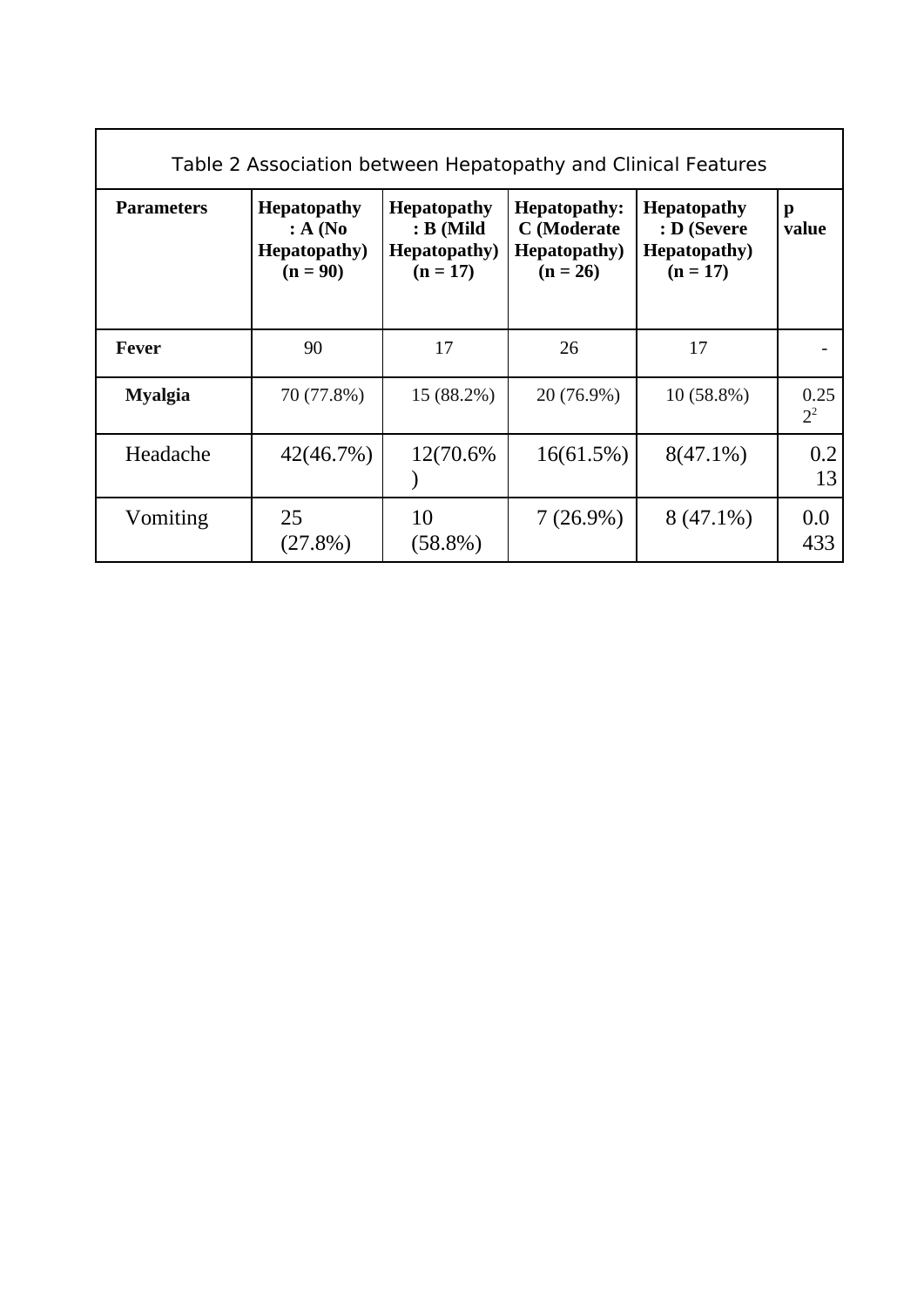| TABLE 3 Association between Hepatopathy and Bleeding manifestations |                                                   |                                                               |                                                                 |                                                                 |                        |  |  |
|---------------------------------------------------------------------|---------------------------------------------------|---------------------------------------------------------------|-----------------------------------------------------------------|-----------------------------------------------------------------|------------------------|--|--|
| <b>Parameters</b>                                                   | Group A (No<br><b>Hepatopathy</b> )<br>$(n = 90)$ | <b>Group B</b><br>(Mild<br><b>Hepatopathy</b> )<br>$(n = 17)$ | <b>Group C</b><br>(Moderate<br><b>Hepatopathy</b><br>$(n = 26)$ | <b>Group D</b><br>(Severe<br><b>Hepatopathy</b> )<br>$(n = 17)$ | p value                |  |  |
| <b>Positive</b><br><b>Tourniquet</b><br>test                        | 14 (15.6%)                                        | $5(29.4\%)$                                                   | $9(34.6\%)$                                                     | $7(41.2\%)$                                                     | 0.03<br>5 <sup>2</sup> |  |  |
| <b>Petechiae</b>                                                    | $5(5.6\%)$                                        | $1(5.9\%)$                                                    | $1(3.8\%)$                                                      | $1(5.9\%)$                                                      | 1.00<br>0 <sup>2</sup> |  |  |
| Purpura                                                             | $0(0.0\%)$                                        | $0(0.0\%)$                                                    | $2(7.7\%)$                                                      | $1(5.9\%)$                                                      | 0.06<br>2              |  |  |
| <b>Ecchymosis</b>                                                   | $2(2.2\%)$                                        | $1(5.9\%)$                                                    | $0(0.0\%)$                                                      | $2(11.8\%)$                                                     | 0.12<br>$4^2$          |  |  |
| <b>Gross Bleeding</b>                                               | $1(1.1\%)$                                        | $2(11.8\%)$                                                   | 2(7.7%)                                                         | $5(29.4\%)$                                                     | $\leq 0.001^2$         |  |  |

 $\mathbf{r}$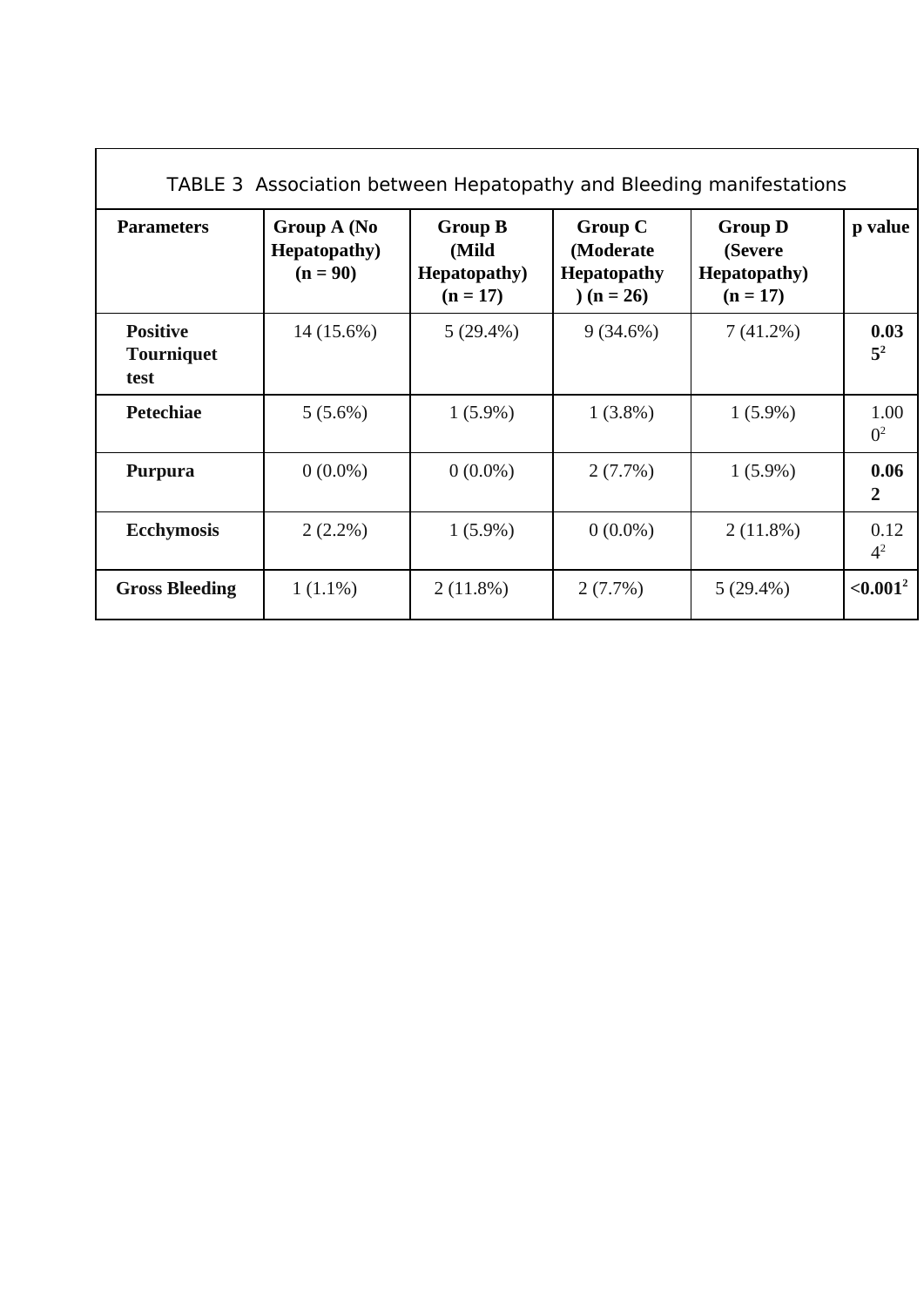| <b>TABLE 4 Hepatopathy Grades and Liver Enzymes</b> |                                                                            |                                                                                         |                                                                                             |                                                                                              |  |  |
|-----------------------------------------------------|----------------------------------------------------------------------------|-----------------------------------------------------------------------------------------|---------------------------------------------------------------------------------------------|----------------------------------------------------------------------------------------------|--|--|
| Liver<br><b>Enzymes</b>                             | <b>Hepatopathy: A</b><br>(No Hepatopathy)<br>$(n = 90)$<br>(Mean $\pm$ SD) | <b>Hepatopathy: B</b><br>(Mild<br><b>Hepatopathy</b> )<br>$(n = 17)$<br>$(Mean \pm SD)$ | <b>Hepatopathy: C</b><br>(Moderate<br><b>Hepatopathy</b> )<br>$(n = 26)$<br>$(Mean \pm SD)$ | <b>Hepatopathy:</b><br>D<br>(Severe<br><b>Hepatopathy</b> )<br>$(n = 17)$<br>$(Mean \pm SD)$ |  |  |
| AST (IU/L)                                          | $56.99 \pm 27.35$                                                          | $143.88 \pm 23.87$                                                                      | $254.27 \pm 59.77$                                                                          | 792.00 $\pm$<br>835.35                                                                       |  |  |
| <b>AST</b>                                          |                                                                            |                                                                                         |                                                                                             |                                                                                              |  |  |
| $<$ 3 xULN                                          | 90 (100.0%)                                                                | $1(5.9\%)$                                                                              | $0(0.0\%)$                                                                                  | $0(0.0\%)$                                                                                   |  |  |
| 3-5 xULN                                            | $0(0.0\%)$                                                                 | 16<br>$(94.1\%)$                                                                        | 2(7.7%)                                                                                     | $\overline{0}$<br>$(0.0\%)$                                                                  |  |  |
| $5 - 10$<br><b>xULN</b>                             | $0(0.0\%)$                                                                 | $0(0.0\%)$                                                                              | 24<br>(92.3%)                                                                               | $\overline{0}$<br>$(0.0\%)$                                                                  |  |  |
| $>10$ xULN                                          | $0(0.0\%)$                                                                 | $0(0.0\%)$                                                                              | $0(0.0\%)$                                                                                  | 17<br>$(100.0\%)$                                                                            |  |  |
| <b>ALT</b>                                          |                                                                            |                                                                                         |                                                                                             |                                                                                              |  |  |
| $<$ 3 xULN                                          | 90 (100.0%)                                                                | 11 (64.7%)                                                                              | $4(15.4\%)$                                                                                 | $0(0.0\%)$                                                                                   |  |  |
| 3-5 xULN                                            | $0(0.0\%)$                                                                 | 6(35.3%)                                                                                | 11<br>(42.3%)                                                                               | 3<br>(17.6%                                                                                  |  |  |
| $5 - 10$<br><b>xULN</b>                             | $0(0.0\%)$                                                                 | $0(0.0\%)$                                                                              | 11<br>(42.3%)                                                                               | 8<br>(47.1%                                                                                  |  |  |
| $>10$ xULN                                          | $0(0.0\%)$                                                                 | $0(0.0\%)$                                                                              | $0(0.0\%)$                                                                                  | 6(35.3%)                                                                                     |  |  |